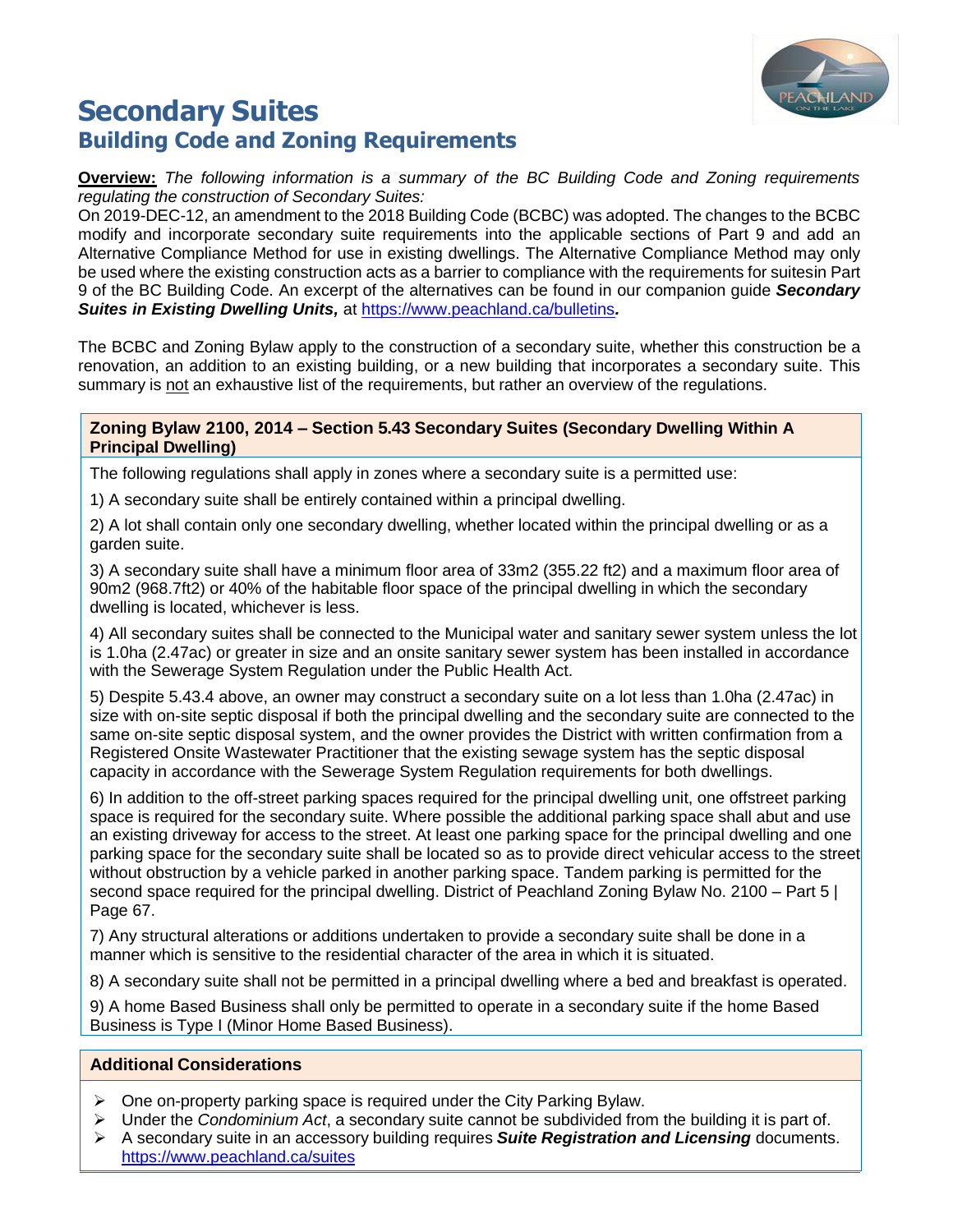# **BC Building Code**

## **Fire Separations**

*Revisions to the 2018 Building Code (BCBC) associate the smoke alarms type, location, and interconnection with the requirements for type of fire separation required in exits, suite separation, and public corridors. The code references have been combined below to avoid repetition.*

**Fire Separation of Exits 9.9.4.2.** – Where an exit is located in a house with a secondary suite, including their common spaces, the exit shall be separated from adjacent floor areas with a fire separation

**Fire Separation of Residential Suites 9.10.9.14.** – In a house with a secondary suite, dwelling units shall be separated from each other and from ancillary spaces and common spaces with a fire separation

**Fire Separation of Public Corridor 9.10.9.15.** – A public corridor located in a house with a secondary suite shall be separated from the remainder of the spaces in the house with a fire separation.

### *The Fire Separations noted above must comply with one of the fire-resistance ratings and applicable smoke alarm installation of A, B, C or D below:*

- **A)** having a fire-resistance rating not less than **15 minutes** where all smoke alarms within the house are of photo-electric type and interconnected as described below:
	- In a house with a secondary suite, including their common spaces, all smoke alarms shall be of photo-electric type and interconnected so that the actuation of any one smoke alarm causes all smoke alarms within the house with a secondary suite, including their common spaces, to sound  $(9.10.19.5.(2)(a))$ .
- **B)** having a fire-resistance rating not less than **30 minutes** where additional smoke alarms of photoelectric type are installed and interconnected as described below:
	- In a house with a secondary suite, including their common spaces, an additional smoke alarm of photo-electric type shall be installed in each dwelling unit and common space and be interconnected so that the actuation of one smoke alarm will cause the additional smoke alarms in the other dwelling unit, or common spaces to sound (9.10.19.5.(2)(b))*.*

*Note: This option is similar to the 2018 BCBC requirements prior to the December 2019 revision. The December revision to the BCBC now includes smoke alarms in common areas. The typical smoke alarms conforming to CAN/ULC-S531, required within each of the dwelling units, are not required to be a specific type (they can be ionized), but they must be interconnected within each unit so that the actuation of any one smoke alarm causes all the smoke alarms within the unit to sound.*

- **C)** having a fire-resistance rating not less than **45 minutes** when smoke alarms are not installed and interconnected as described in Clauses (A) or (B):
	- Additional photo-electric smoke alarms and interconnection of smoke alarms between dwelling units and common spaces in a house with a secondary suite is not required (9.10.19.5.(3)(a)). *Note: Smoke Alarms are required as described under 9.10.19.*

**D)** that is not required to have a fire-resistance rating if the building is sprinklered:

 Additional photo-electric smoke alarms and interconnection of smoke alarms between dwelling units and common spaces in a house with a secondary suite is not required (9.10.19.5.(3)(b)). *Note: Smoke Alarms are required as described under 9.10.19 (see 9.10.19.8. for fire alarm systems).*

Sept 21-21\Building\SecondarySuitesBuildingCodeRequirements **Building Inspections Forms and Handouts** Building Inspections Forms and Handouts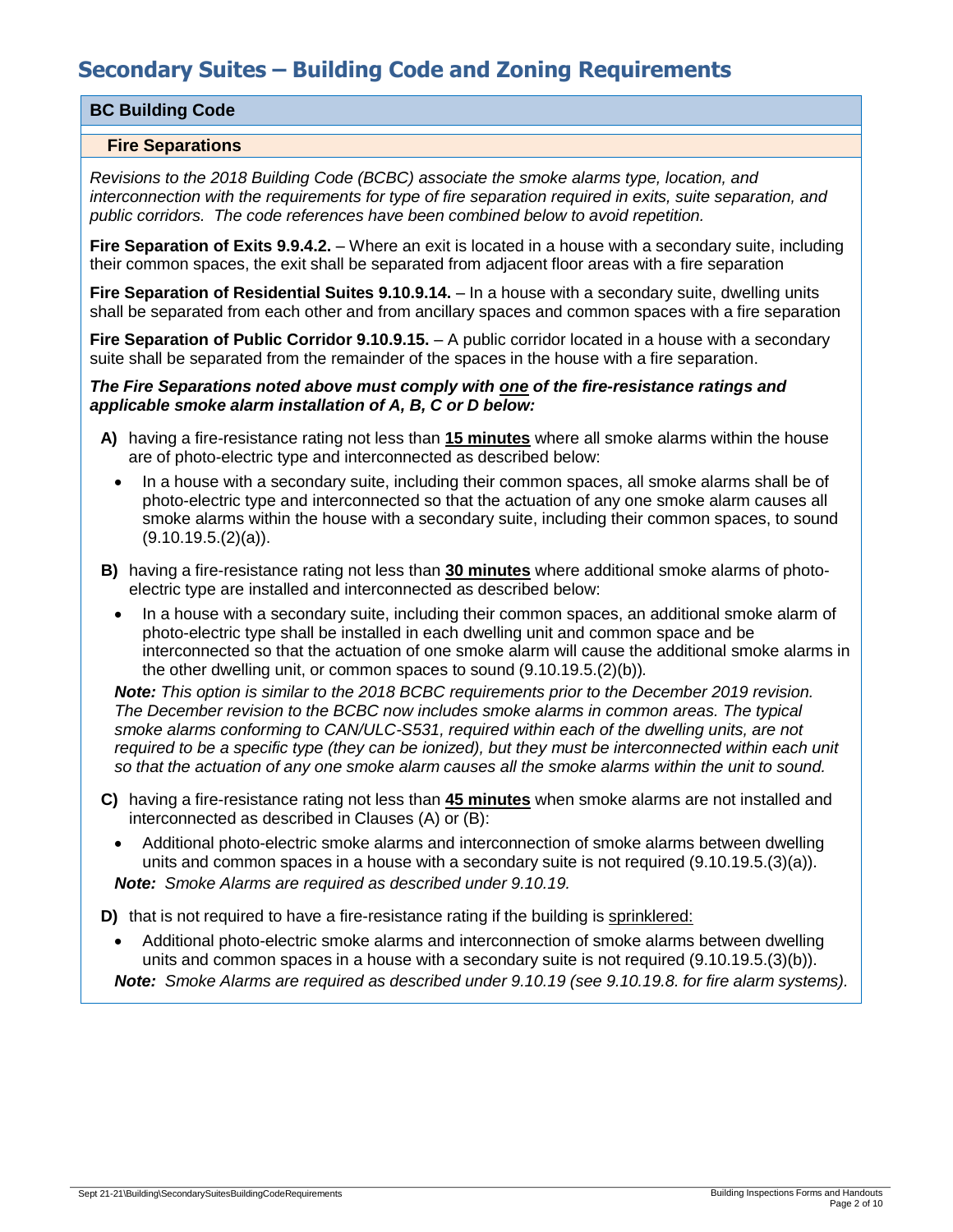# **Smoke Alarms 9.10.19. & 9.32.4.2.**

*The BCBC requires smoke alarms (ionization or photo-electric) in each dwelling as specified in 9.10.19.3. (below) and also requires additional smoke alarms in common areas and between suites in dwellings with secondary suites. Installation of photo-electric smoke alarms and the type of interconnection affects the fire-resistance rating required between a dwelling and a secondary suite (as detailed under Fire Separation on Pg. 2).*

*Carbon monoxide alarms will be required if there is a fuel-burning appliance or a solid fuel-burning appliance. Some smoke alarms are combination alarms that include the carbon monoxide alarm. Wireless technology is acceptable for interconnecting smoke alarms in houses with secondary suites; however, each smoke alarm must be installed with a permanent electrical connection.*

**Location of Smoke Alarms – 9.10.19.3.** Within each dwelling unit, sufficient smoke alarms shall be installed:

- so that at least one smoke alarm is installed on each storey, including the basement; and
- on any storey with a sleeping room, a smoke alarm is to be installed in each sleeping room; and
- in a location between the sleeping rooms and the remainder of the storey; and
- if the sleeping rooms are served by a hallway, the smoke alarm shall be located in the hallway.
- Smoke alarms shall be installed on or near the ceiling.

**Required Smoke Alarms - 9.10.19.1.(1)(c)** Smoke alarms shall be installed in ancillary spaces and common spaces not in dwelling units in a house with a secondary suite.

**Interconnection of Smoke Alarms – 9.10.19.5.(1)** Where more than one smoke alarm is required in a dwelling unit, the smoke alarms shall be interconnected so the actuation of one alarm will cause all alarms within the dwelling unit to sound.

*Note: Using wireless technology for interconnecting smoke alarms is now permitted.*

**Power Supply – 9.10.19.4.** Smoke alarms are to be installed with permanent electrical connections, and with a battery alternative power source.

## **Carbon Monoxide (CO) Alarm – 9.32.4.2**.

- Are required where a residential occupancy is served by a fuel-burning appliance or contains a storage garage.
- Are required for each suite sharing a wall, floor or ceiling assembly with a storage garage or is adjacent to an attic or crawl space.
	- The CO alarms required above are to be located in each bedroom or within 5m of each bedroom door.
- Where a fuel-burning appliance serves a residential occupancy and is installed in a service room that is not in a suite (i.e., in a common area), the CO alarms are to be located in the service room and each bedroom or within 5m of each bedroom door.
- CO alarms are required in rooms with a solid fuel-burning appliance.
- In a dwelling unit with a secondary suite and common areas, the CO alarms are to be interconnected so that actuation of any one CO alarm causes all CO alarms to sound. The interconnection of CO alarms can be accomplished using wireless technology.

*Note: Some Smoke Alarms are combination alarms which include the carbon monoxide alarm.*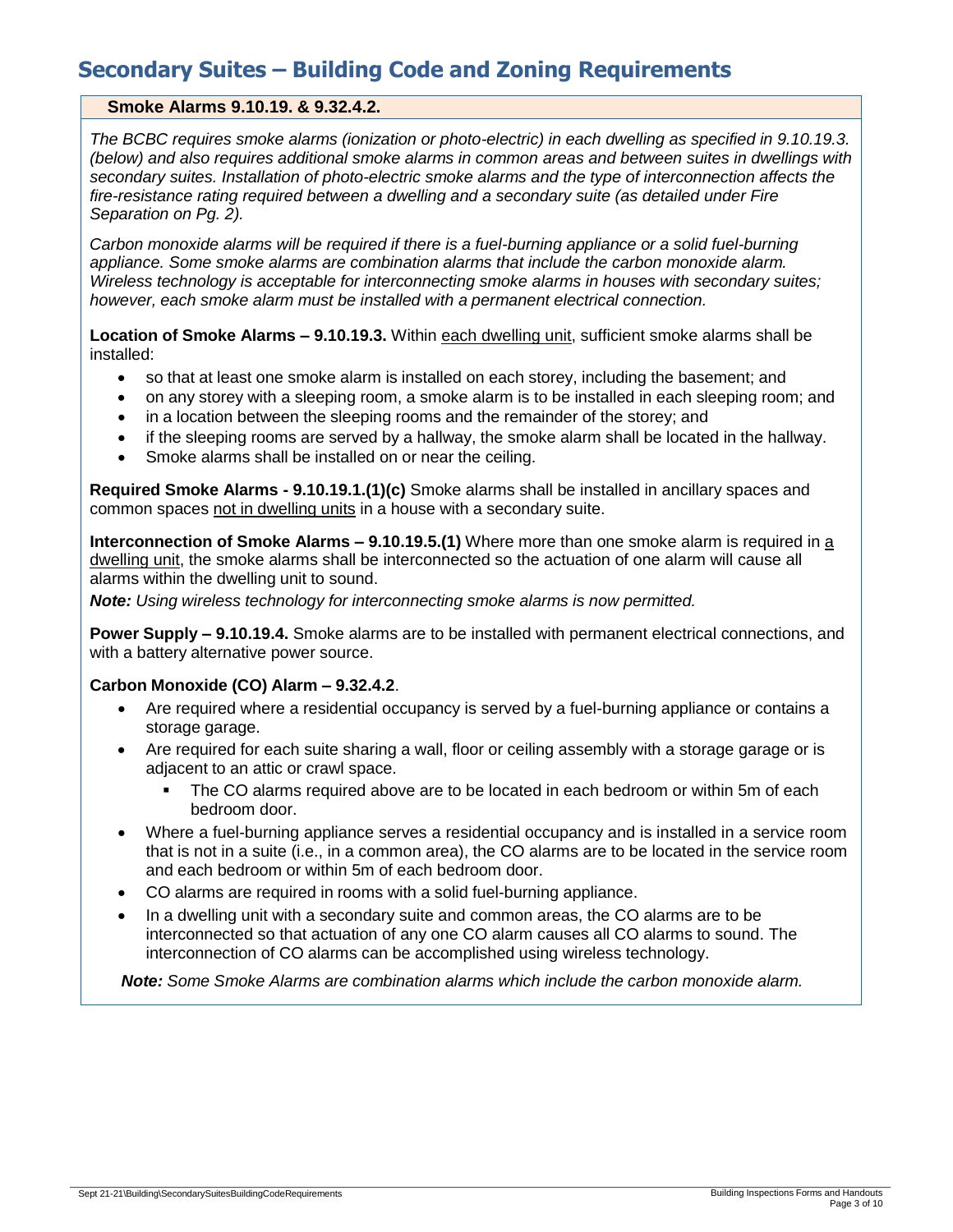# **Fire-Resistance and Fire-Protection Ratings 9.10.3.1.**

Required fire-resistance rating shall be determined in conformance with:

- the test methods described in Part 3 of the BCBC,
- the calculation method presented in Appendix D (BCBC), or
- the construction specifications presented in Tables 9.10.3.1.-A and 9.10.3.1.-B. (BCBC).

The construction specifications described below are also permitted for a 15-minute and 30-minute fireresistance rating.

- In a house with a secondary suite, including their common spaces, where a minimum fireresistance rating of 15 minutes is permitted, the construction described in 9.11.1.1(2)(a) is permitted*. Note: Sound Transmission Assembly (see Pg. 5) meets the 15-minute fire-resistance rating.*
- In a house with a secondary suite, including their common spaces, where a minimum fireresistance rating of 30 minutes is permitted, it is permitted to use construction having
	- walls and floor/ceiling assemblies framed with wood studs and joists;
	- joist spaces filled with
		- preformed insulation of rock or slag fibres conforming to CAN/ULC-S702, "Mineral Fibre Thermal Insulation for Buildings", having a mass per unit area of not less than 1.22 kg/m² of floor surface, or
		- wet-blown cellulose fibres conforming to CAN/ULC-S703, "Cellulose Fibre Insulation for Buildings", having a density of not less than 50 kg/ $m<sup>3</sup>$  to a minimum depth of 90mm on the underside of the subfloor and the sides of the structural members;
- stud spaces of
	- non-loadbearing assemblies filled with preformed insulation of glass fibres conforming to CAN/ULC-S702, "Mineral Fibre Thermal Insulation for Buildings", having a mass per unit area of not less than 0.6 kg/m² of wall surface, and
	- loadbearing assemblies filled with preformed insulation of rock or slag fibres conforming to CAN/ULC-S702, "Mineral Fibre Thermal Insulation for Buildings", having a mass per unit area of not less than 1.22 kg/m² of wall surface, or filled with insulation of cellulose fibres conforming to CAN/ULC-S703, "Cellulose Fibre Insulation for Buildings," having a density of not less than 50 kg/m<sup>3</sup>,
- resilient channel on one side of the fire separation spaced 400mm or 600mm (16" or 24") o.c., and not less than 12.7mm (1/2") thick gypsum board on ceilings and on both sides of walls.

## **Fire-Resistance Ratings for Walls, Columns, and Arches 9.10.8.3.**

All load-bearing walls, columns, and arches in the storey immediately below a floor or roof assembly shall have a fire-resistance rating of not less than that required for the supporting floor or roof assembly.

## **Floors of Exterior Passageways 9.10.8.8.**

Except as provided below, the floor assembly of every exterior passageway used as part of a means of egress shall have a fire-resistance rating of 45 minutes or be non-combustible.

 No fire-resistance rating is required for exterior passageways serving a single dwelling unit where no suite is located above or below another dwelling unit.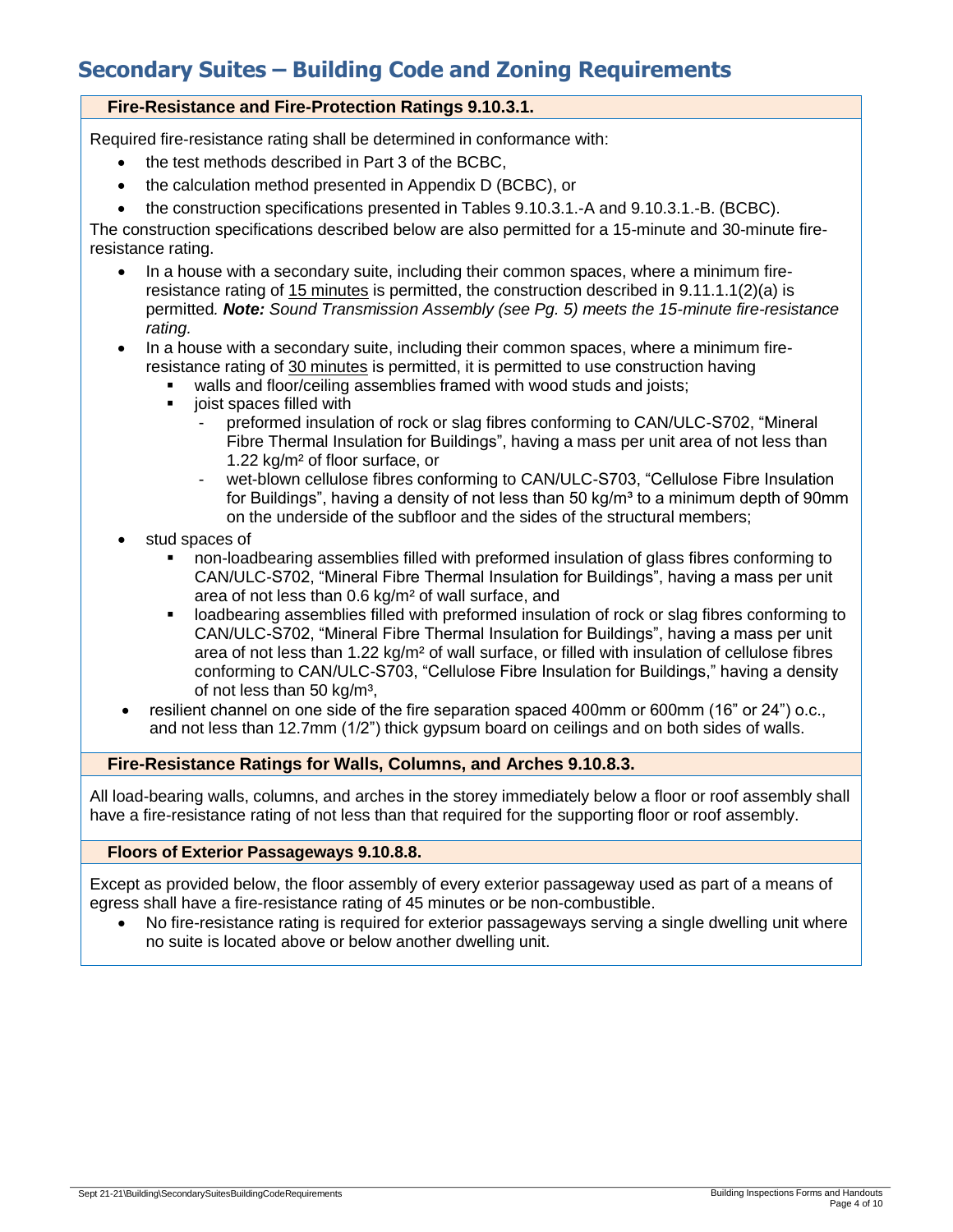# **Sound Transmission Assembly and 15-minute Fire Resistance Rating 9.11.1.1.**

*For occupants' health and well-being, a required Sound Transmission Class (STC rating) of 43 has been added to the secondary suite requirements. This can be accomplished with the assembly listed below, or other construction assemblies found in Tables 9.10.3.1.-A and 9.10.3.1.-B. or Apparent Sound Transmission Class (ASTC rating) not less than 40. Details of how to achieve an ASTC rating can be found in the Notes to Part 9 of the 2018 BCBC.*

Where a house contains a secondary suite, each dwelling unit shall be separated from every other space in the house in which noise may be transmitted by

- construction having:
	- joist spaces filled with sound-absorbing material of not less than 150mm (5 7/8") nominal thickness,
	- stud spaces filled with sound-absorbing material,
	- resilient channel on one side of the separation spaced 400mm or 600mm o.c., and
	- not less than 12.7mm (1/2") thick gypsum board on ceilings and on both sides of walls, or
- construction providing an STC rating of not less than 43, or
- a separating assembly and adjoining constructions, which together provide an ASTC rating of not less than 40.

*Note: Common spaces must also have a sound separation from the dwelling units.*

## **Door Openings to be Protected with Closures 9.10.9.3. & 9.10.13.3.**

Doors in a fire separation with a required fire-resistance rating of 45 minutes or less need not have a fireprotection rating (FPR; i.e., no CAN/ULC rating required) provided they are

- at least 45mm (1-3/4") thick solid core wood doors
- have a self-closing device, and
- hung in a wood door frame 38mm (1-1/2") thick

*Note: A 45mm door is deemed to provide a 20-minute fire-protection rating (FPR) and is not required to be marked with a CAN/ULC rating.*

## **Exit Protection**

# **Openings Near Unenclosed Exterior Exit Stairs and Ramps 9.9.4.4.**

Unprotected openings in exterior walls of the building shall be protected with wired glass in fixed steel frames or glass block conforming to Articles 9.10.13.5. and 9.10.13.7., where

- an unenclosed exterior exit stair or ramp provides the only means of egress from a suite and is exposed to fire from unprotected openings in the exterior walls of
	- another fire compartment; or
	- another dwelling unit, ancillary, or common space in a house with a secondary suite; and
- unprotected openings in the exterior walls of the building are within 3m (9' 10-1/8") horizontally and less than 10m (32' 9-11/16") below or less than 5m (16' 4-7/8") above the exit stair or ramp.

## **Openings Near Exit Doors 9.9.4.6.**

Where an exterior exit door in one fire compartment is within 3m (9' 10-1/8") horizontally of an unprotected opening in another fire compartment and the exterior walls of these fire compartments intersect at an exterior angle of less than 135°, the opening shall be protected with

- wired glass in fixed steel frames conforming to Article 9.10.13.5., or
- glass block conforming to Article 9.10.13.7.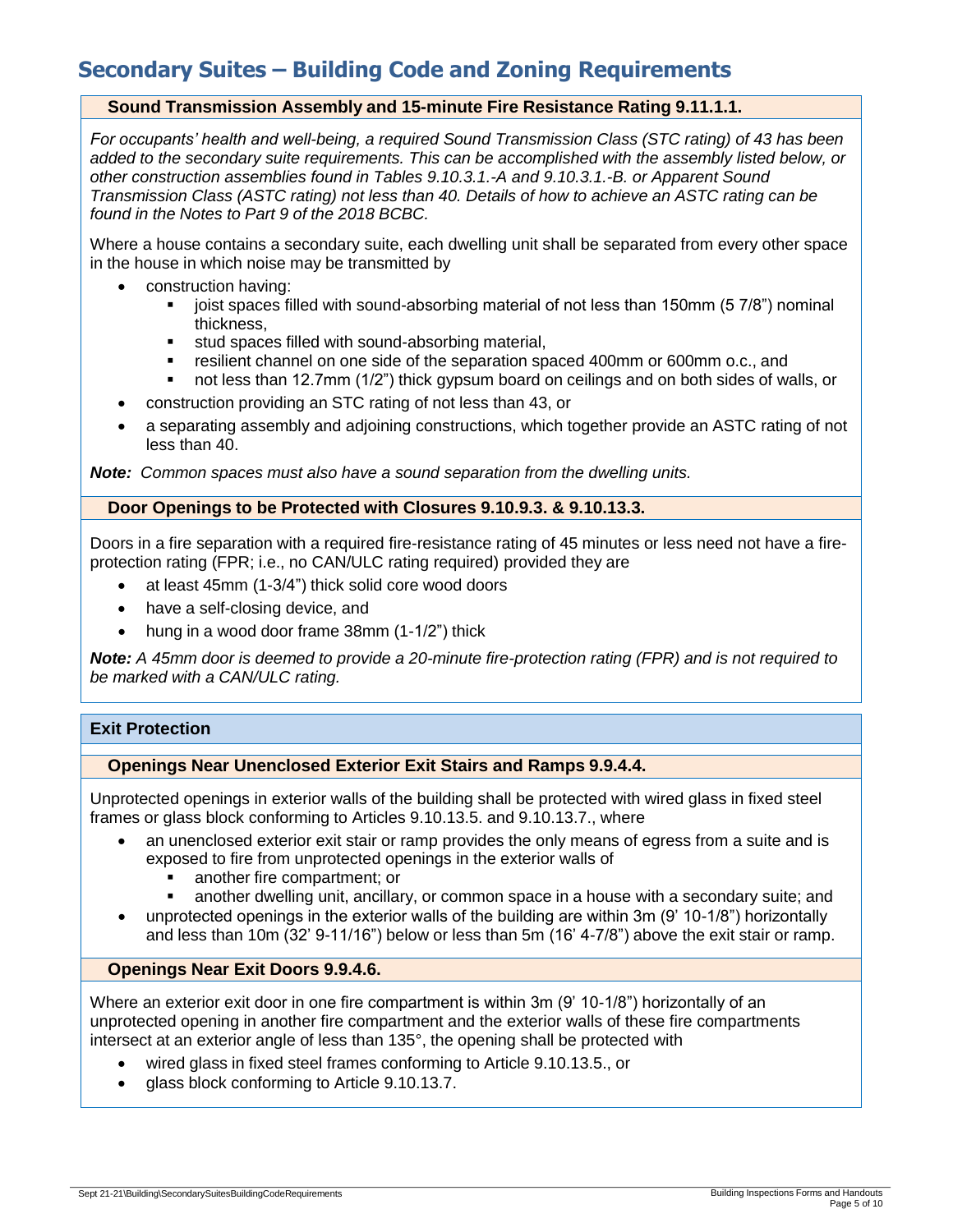## **Ancillary Rooms 9.9.5.9.**

Ancillary rooms such as storage rooms, washrooms, toilet room, laundry rooms, and service rooms shall not open directly into an exit.

*Note: In a dwelling unit with a secondary suite, this may be an issue where both the secondary suite and the dwelling unit exit through one common space within the building.*

# **Safety**

## **Two Separate Exits 9.9.9.2.**

For dwelling units in a house with a secondary suite, it need not be possible to go in more than one direction to an exit from the location where the egress door opens onto a public corridor or exterior passageway if the building is sprinklered or if each dwelling unit has separate and direct access from each storey to

- a balcony, or
- an openable window
	- not less than 1m  $(3' 3-3/8")$  in height and 0.55m  $(21-5/8")$  in width, and
	- **Dependent Solut** cated so the sill is not more than 1m  $(3' 3-3/8")$  above the floor and 7m  $(23')$  above adjacent ground level.

## **Shared Egress Facilities 9.9.9.3.**

Where a dwelling unit is located above another dwelling unit or common space in a house with a secondary suite, the upper dwelling unit shall be provided with a second and separate means of egress where an egress door from that dwelling unit opens onto an exterior passageway that

- has a floor assembly with a fire-resistance rating less than 45 minutes,
- is served by a single exit stairway or ramp, and
- is located more than 1.5m (4' 11-1/16") above adjacent ground level.

For dwelling units in a house with a secondary suite where an egress door from either dwelling unit opens onto a shared egress facility served by a single exit stairway or ramp, other than as described above, a second and separate means of egress need not be provided if the building is sprinklered or if the dwelling units have separate and direct access from each storey to

- a balcony, or
- an openable window

 not less than 1m (3' 3-3/8") in height and 0.55m (21-5/8") in width and located so the sill is not more than 1m (3' 3-3/8") above the floor and 7m (23') above adjacent ground level.

#### **Egress from Bedrooms 9.9.10.**

Each bedroom shall have a window with an unobstructed opening of not less than  $0.35m^2(3.77 \text{ sq ft})$  in area with no dimension less than 380mm (15"). Where a window requires a window well, a clearance of not less than 760mm (2' 6") shall be provided in front of the window.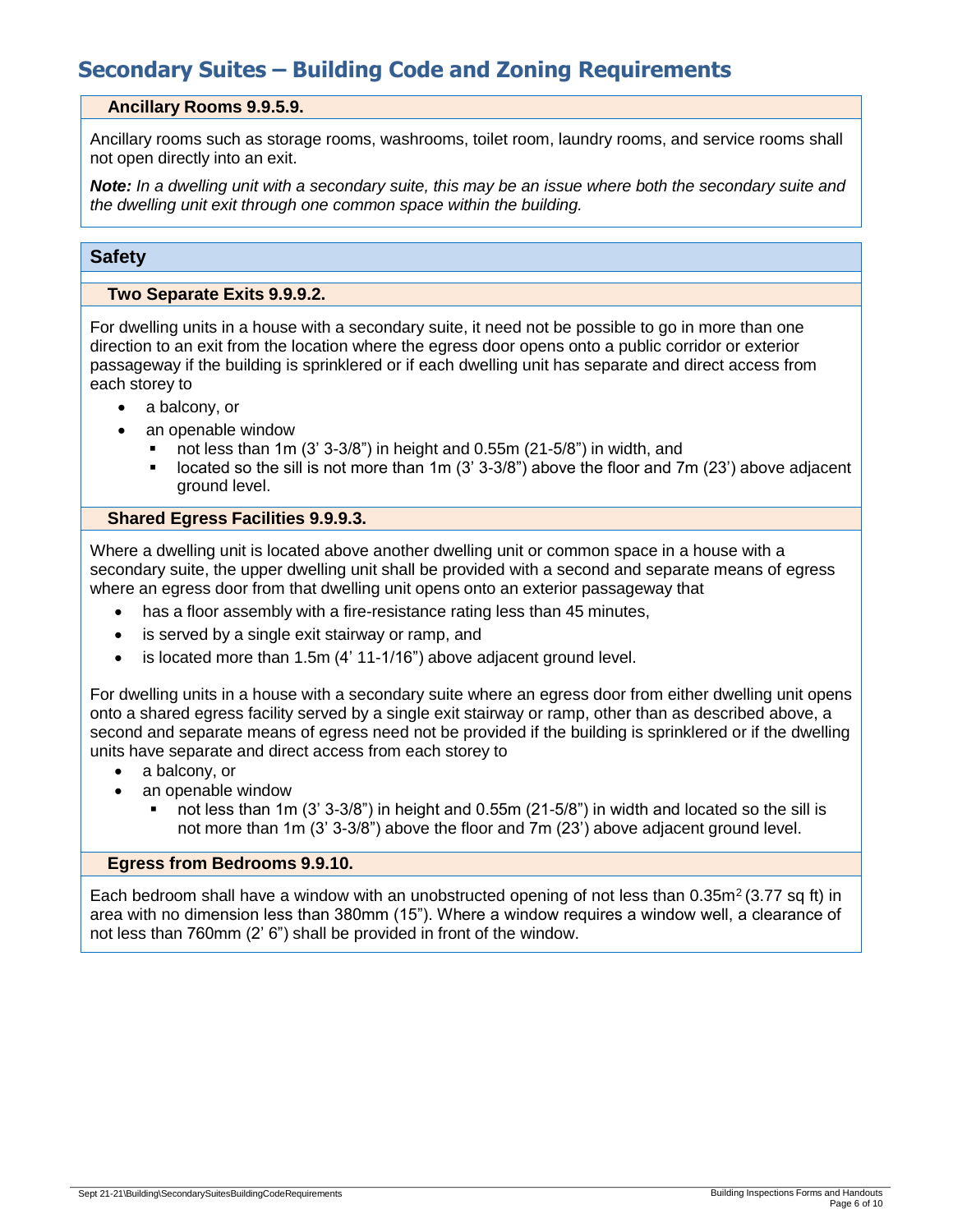## **Plumbing**

## **Combustible Drain, Waste, and Vent Piping 9.10.9.7.**

*Note: The December 2019 revision to the BCBC removed the Article permitting a penetration of combustible piping in a vertical assembly protected with 12.7mm (1/2") gypsum board for a dwelling unit with a secondary suite. The Article 9.10.9.7. now applies, which includes the use of combustible pipe, fire stopped with the appropriate F-rating at the fire separations.*

Combustible drain, waste, and vent piping not located in a vertical shaft is permitted to penetrate a fire separation required to have a fire-resistance rating, provided the piping is sealed at the penetration by a fire-stop that has an F rating not less than the fire-resistance rating required for the fire separation.

Combustible drain, waste and vent piping is permitted on one side of a vertical fire separation provided it is not located in a vertical shaft.

In buildings containing 2 dwelling units only, combustible drain, waste and vent piping is permitted on one side of a horizontal fire separation.

*Note: Many types of fire-stop systems are permitted if tested to the CAN/ULC-115-M standard. Fire-stop systems are designed for specific wall or ceiling construction, types of penetration, and specific fireresistance rating. Only the appropriate type of listed fire-stop systems should be used. Typical systems used with combustible pipe are Intumescent Sealants and Fire-Stop Collars or Sleeves.*

## **Ventilation and Heating**

## **Required Ventilation 9.32.1.2.**

**Ventilation for Smoke Control** – The control of smoke transfer between dwelling units in a house with a secondary suite, or between the dwelling units and other spaces in the house, is a critical safety issue. Providing a second ventilation system to serve the two dwelling units is an ideal solution for achieving a minimum acceptable level of fire safety. Other solutions to providing separate ventilation systems for the dwelling units must address smoke control.

**Ventilation for Air Exchange** – The provision of a ventilation system for the purpose of maintaining acceptable indoor air quality is a critical health issue. However, Sentence 9.32.1.2.(3)&(4) allows exits, public corridors, and common areas in houses with a secondary suite to be unventilated. Lack of active ventilation of these spaces is considered acceptable because occupants do not spend long periods of time there and because exits are somewhat naturally ventilated when doors are opened.

A self-contained heating-season ventilation system serving a single dwelling unit or a house with a secondary suite, including their common spaces, shall comply with Subsection 9.32.3.

- In houses that contain a secondary suite including their common spaces, heating-season ventilation need not be provided for
	- $e$ **xits.**
	- **public corridors, and**
	- ancillary spaces that are not within a dwelling unit, except as provided below:

Were ancillary spaces described above contain exhaust devices, these spaces shall be provided with make-up air in accordance with Subsection 9.32.4.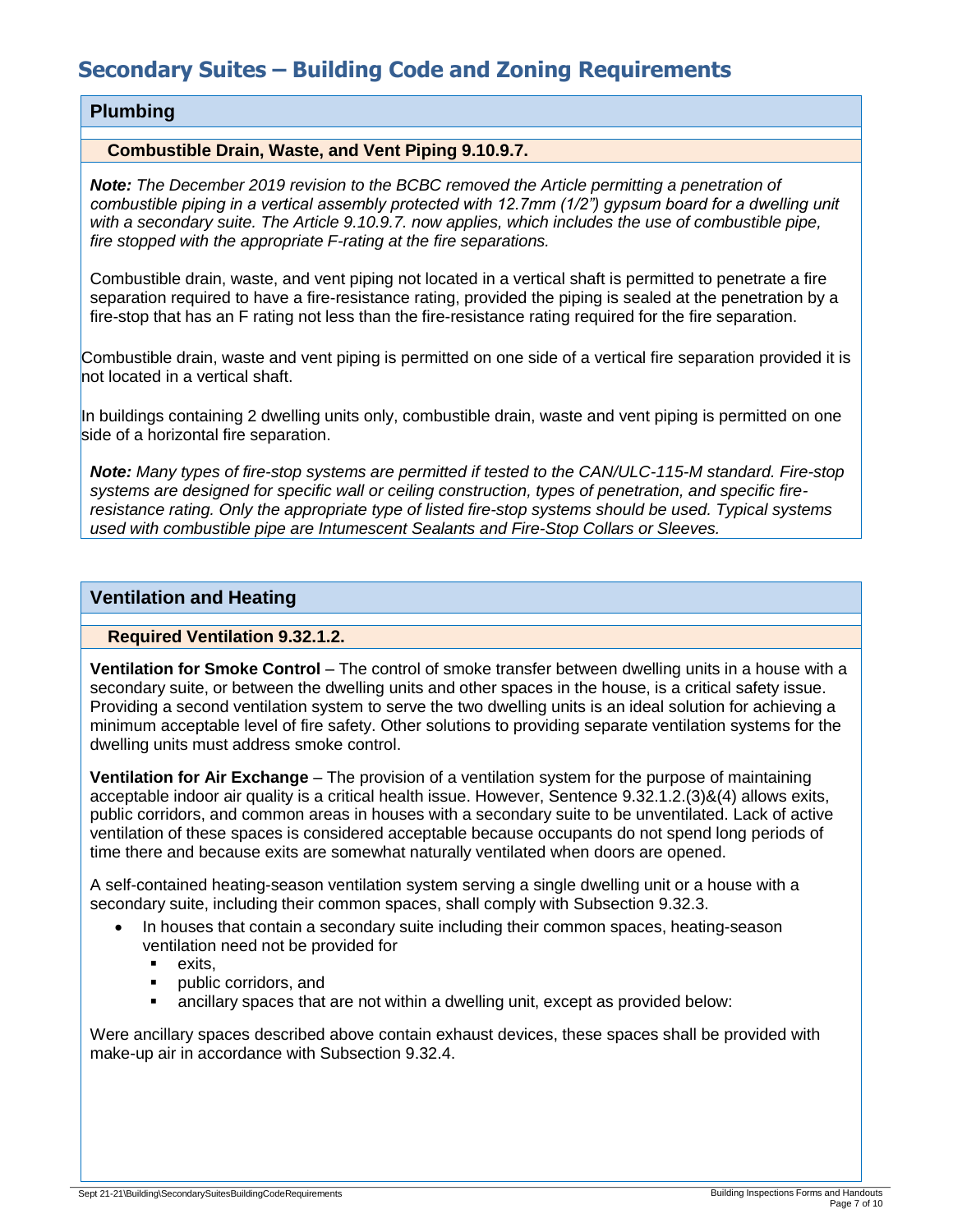**Ventilation and Heating (continued)**

**Design and Installation 9.32.3.2.**

## *Heating and ventilation systems between suites must be separate or be designed and inspected by a Mechanical Engineer.*

In a house with a secondary suite, including their common spaces, where a heating or ventilation system serves more than a single dwelling unit, the system shall be designed and installed to prevent the circulation of smoke upon a signal from a duct-type smoke detector.

Except as provided in Sentence 9.10.9.6.(14), ducts penetrating fire separations shall be equipped with fire dampers in conformance with Article 3.1.8.10.

*Note: See Sentence 9.10.9.6.(14) next section.*

## **Duct Penetration of Fire Separations 9.10.9.6.(14)**

In a house with a secondary suite, including their common spaces, ducts penetrating fire separations need not be equipped with fire dampers in conformance with Article 3.1.8.10. provided they are noncombustible with all openings in the duct system serving only one fire compartment.

*Note: Common areas require fire separations from the dwelling unit and the secondary suite. Consideration is required in the design of the heating system of the common areas to ensure the fire separation remains intact.*

## **Heating System Controls 9.33.4.3.(1)**

Where a single heating system serves two dwelling units and common spaces in a house with a secondary suite, it must be possible for the occupants to control the temperature in their own suites.

*Note: This Sentence, which applies only to electric, fuel-fired, or unitary heaters and hydronic heating systems, specifies that separate temperature controls must be provided in each dwelling unit in a house with a secondary suite; however, the controls for shared spaces may be located in those spaces or in one of the suites.*

## **Room / Egress Dimensions 9.5.3.1., 9.9.3.3. & 9.9.3.4.**

## **Height of Rooms and Spaces Table 9.5.3.1.**

The minimum height of rooms or spaces in a secondary suite shall be not less than 2.1m (6' 10-11/16") in height over the lesser of area of the space, or as identified below for each type of room.

| <b>Room or Space</b> | Minimum Area over which<br><b>Ceiling Height Required</b> | Room or Space                           | <b>Minimum Area over</b><br>which Ceiling Height<br><b>Required</b> |
|----------------------|-----------------------------------------------------------|-----------------------------------------|---------------------------------------------------------------------|
| Living room          | 10. $m^2$ (107.6 <sup>2</sup> )                           | <b>Bathroom</b>                         | $2.2m^2(23.7^2)$                                                    |
| Dining room          | 5.2 m <sup>2</sup> (56 <sup>2</sup> )                     | Laundry area above grade                | $2.2m^2(23.7^2)$                                                    |
| Kitchen              | 3.2 $m^2$ (34.5 <sup>2</sup> )                            | Passage, hall, main entrance            | All area                                                            |
| Master bedroom       | 4.9 $m^2$ (52.7 <sup>'2</sup> )                           | Habitable rooms not identified          | $2.2m^2(23.7^2)$                                                    |
| Other bedroom        | 3.5 $m2$ (37.7 <sup>'2</sup> )                            | Unfinished basement &<br>laundry within | $2m^2$ (6' 6-3/4") high at<br>beams                                 |

# **Width and Height of Corridors 9.9.3.3. & 9.9.3.4.**

The clear width and height of a public corridor and exit corridor that serve only a house with a secondary suite, including common spaces, shall be not less than 860mm (2' 9-7/8") and 2m (6 '6-3/4") respectively.

## **Door Sizes 9.5.5.1.**

Swing-type doors in an entrance, vestibule and utility doors, in a dwelling unit or house with a secondary suite, including common spaces, must be 810mm (2' 7-7/8") wide by 1.98m (6' 6") high.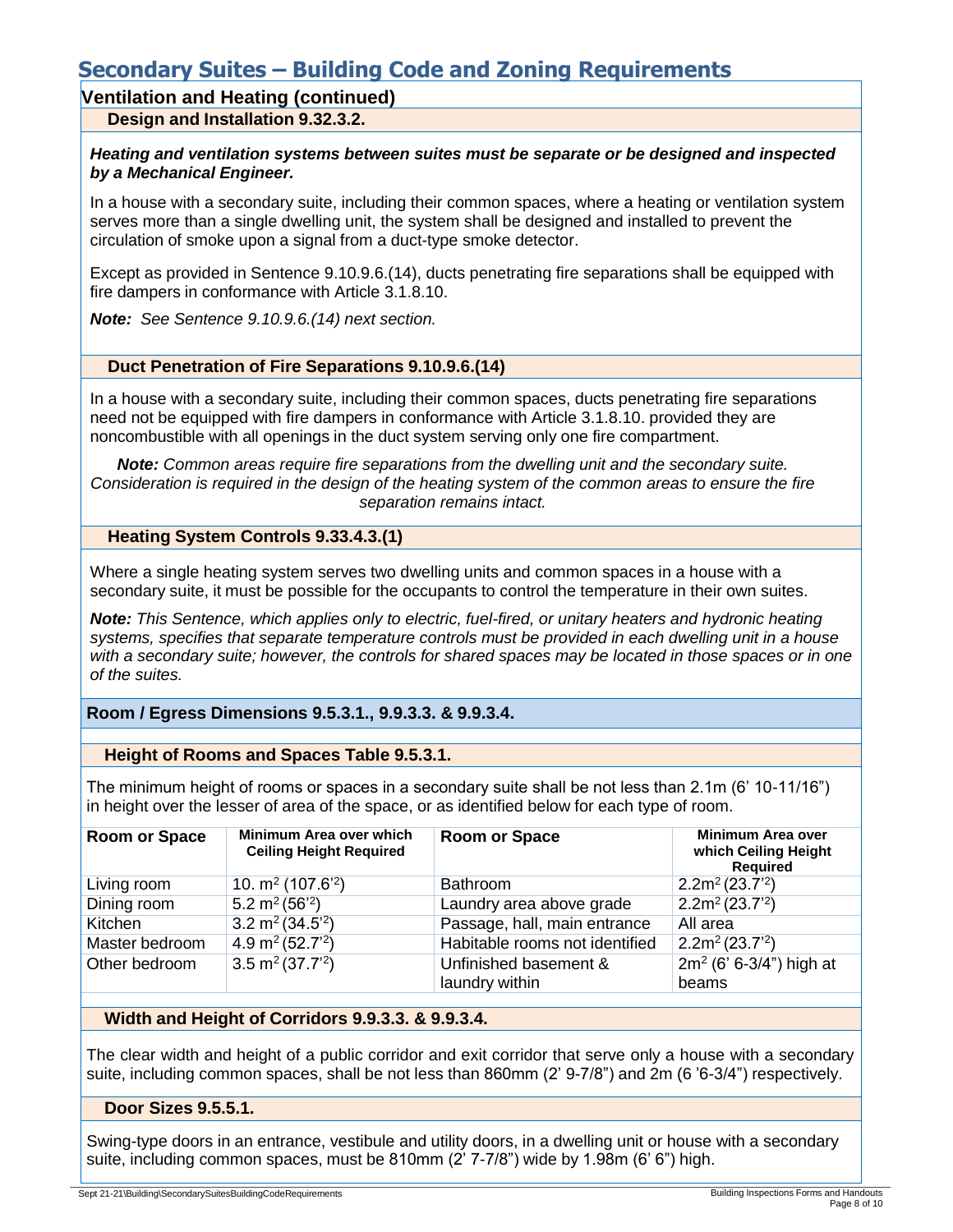## **Doors in a Means of Egress 9.9.6.**

Where doors in an exit or access to exit serve more than a single dwelling they shall comply with the following Articles in 9.9.6.:

- The exit width shall not be decreased by more than 100mm (4") in exit corridors and 50mm (2") for other exit facilities.
- The swing of doors shall not reduce the width of the path of travel to less than the required width in exit corridors and passageways, and 750mm (2' 5-1/2") on exit stairs or landings.
- The clear opening height of doors providing exit or access to exit shall be not less than 1.98m (6'6") high.
- The clear opening width of doorways in an exit or access to exit from a suite shall be not less than 800mm (2' 7-1/2") wide. *Note: Minimum door size will be 864mm (2' 10") to meet this requirement.*
- The distance between a stair riser and leading edge of a door during its swing shall be not less than 360mm (14-3/16").
- An exit door may open onto not more than one step provided the riser of the step does not exceed 150mm (5-7/8").

The exit doors serving a house with a secondary suite are permitted to swing inward.

## **Stairs 9.8.2. & 9.8.4.**

Exit stairs within or serving a building that contains a secondary suite, shall:

- have a minimum width, measured between wall faces or guards of not less than 860mm (2' 9-7/8"),
- height over the stairs of 1.95m (6' 4-3/4"), and
- conform with Private stair requirements:
	- minimum rise: 125mm (5")

run: 255mm (10-1/16") tread width: 280mm (11")

 maximum rise: 200mm (7-7/8") run: 355mm (14")

tread width: 380mm (15")

## **Prevention of Fire Spread at Exterior Walls**

## **Exterior Walls Meeting at an Angle 9.10.12.3.**

Where exterior walls of a building meet at an external angle of 135° or less, the horizontal distance from an unprotected opening in one exterior wall to an unprotected opening in the other exterior wall shall be not less than 1.2m (3' 11-1/4") where the opening are in different fire compartments or in different dwelling units, ancillary spaces or common spaces in a house with a secondary suite.

Exterior walls of each fire compartment within the distance as described above needs a fire-resistance rating not less than the ones required between the fire compartments.

## **Spatial Separations 9.10.15**

The exposing building face requires a fire-resistance rating of not less than 45 minutes where the limiting distance is less than 1.2m (3' 11-1/4") and must be clad with noncombustible material.

Window openings in the exposing building face referred to above shall not be permitted if the limiting distance is less than 1.2m (3' 11-1/4") and shall be limited in conformance with the requirements for unprotected openings in Article 9.10.15.4. where the limiting distance is 1.2m or greater (i.e.: typically 8% openings permitted at 1.5m [4' 11-1/16"]).